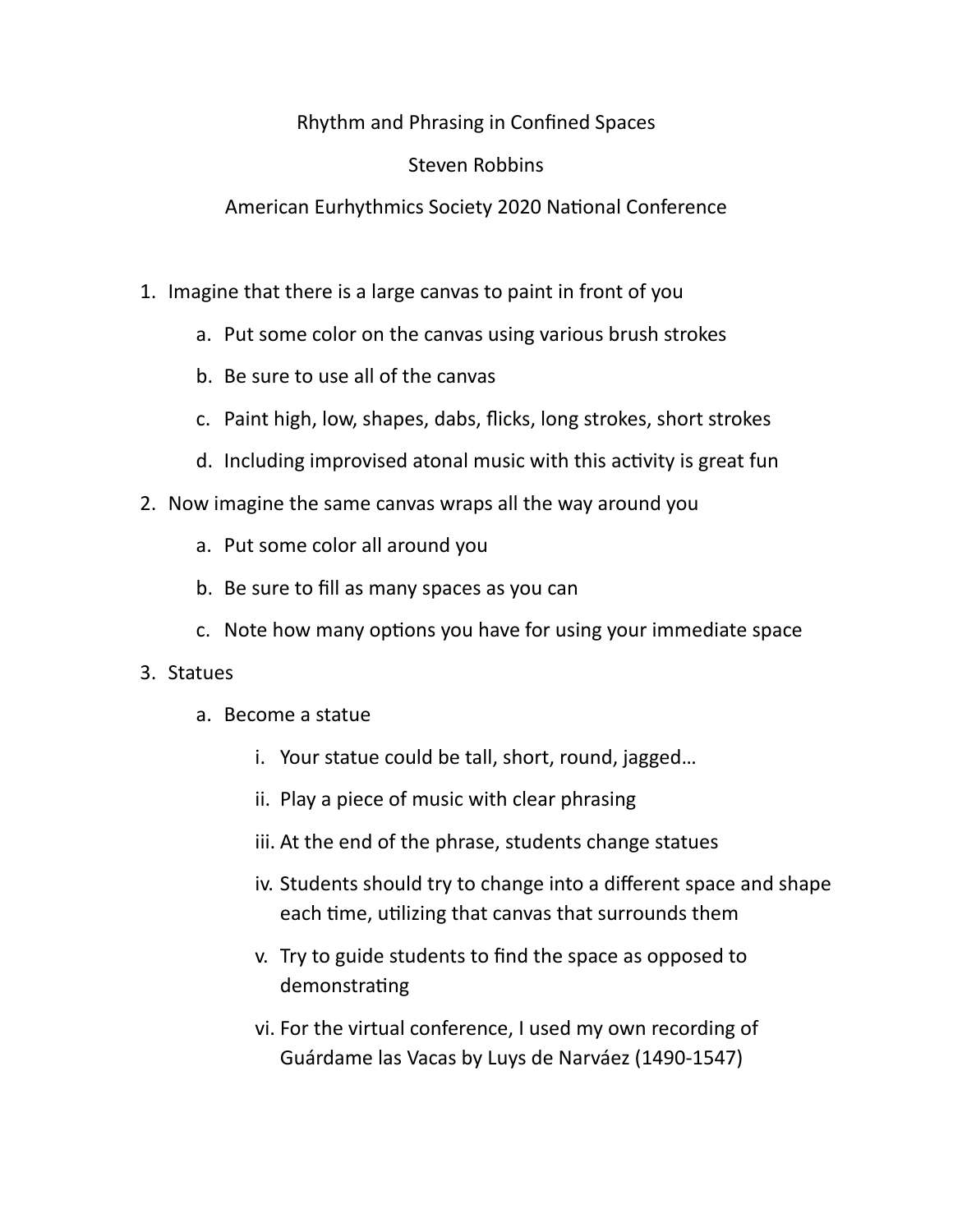- vii.I also enjoy using improvised piano music for this activity, though it is certainly not necessary
- viii.A hand drum or other instrument could be used to establish phrase length before utilizing a recording
- 4. Living Statues
	- a. Similar to statues, but students move smoothly from one statue to the next over the course of the phrase
	- b. There are options as to how this is done
		- i. Students could have a new statue in mind and try to arrive at the right moment in the phrase (more difficult)
		- ii. Students could just move slowly and change statue directions at the end of the phrase (easier)
		- iii. Students could move through the first phrase and freeze as a statue through the next phrase (Inhibiting a response)
- 5. Goodbye Statues
	- a. Now that the piece is familiar, use movement efforts to emphasis rhythmic elements instead of statues
	- b. Movement efforts can include dab, flick, punch, wring, glide, float…
	- c. Move rhythmic elements around in space
		- i. Rhythmic elements can be moved linearly across the space to include phrasing
	- d. Perform with recording, allowing students to playfully explore the rhythm
- 6. Rhythm with body percussion
	- a. Clapping should be light and circular
		- i. A simple question to ask is "Is our body percussion musical?"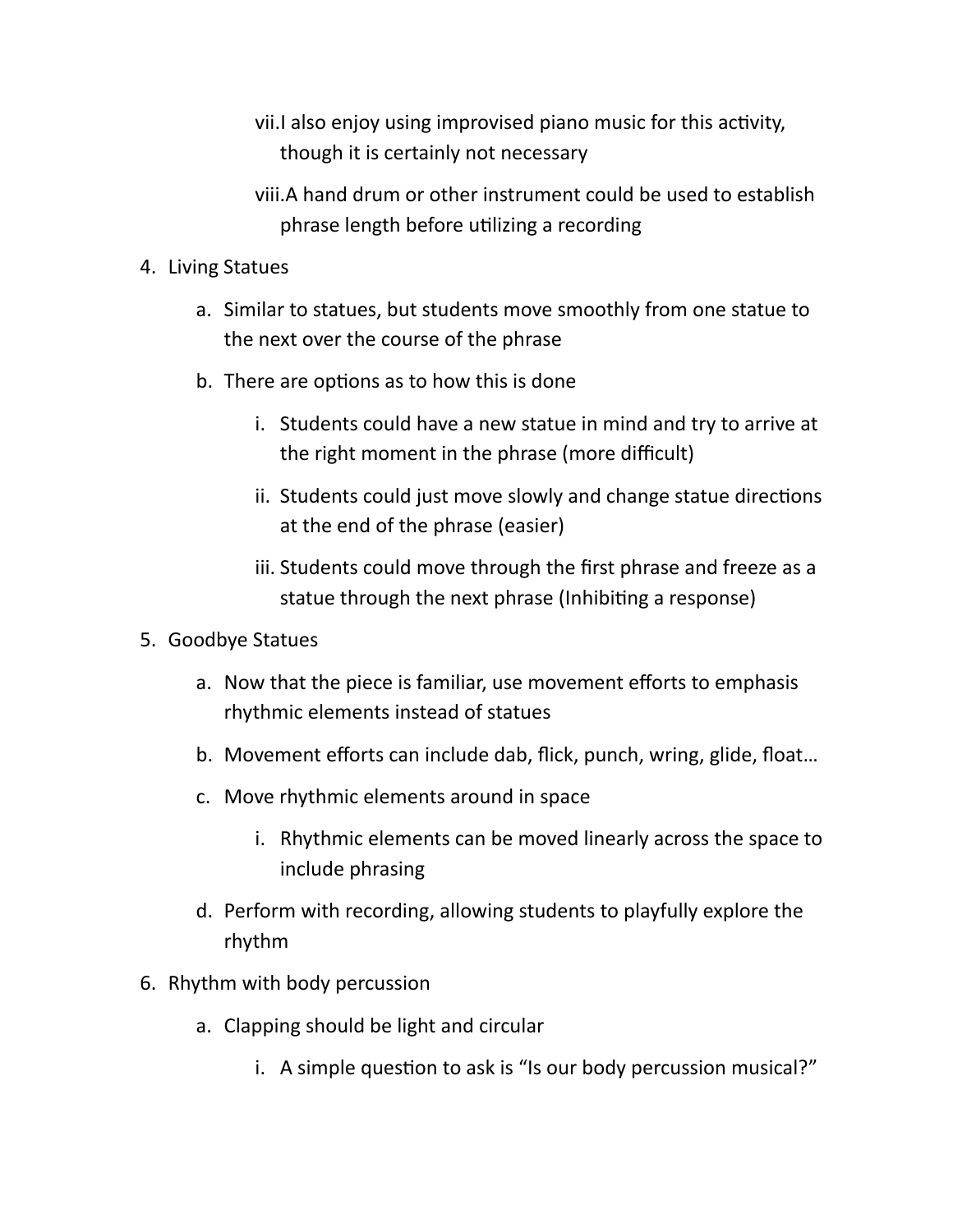- ii. Move the clapping through space to engage the mind/body connection
- b. Rhythmic motions do not necessarily have to make sound
	- i. Evaluate a student's usage of time, space and energy
	- ii. See if the movement matches the character of the music they are working with
- 7. Putting rhythm into motion
	- a. For the virtual conference, I used my own recording of Romance del Pescador by Manuel de Falla (1876-1946)
	- b. The rhythm was introduced using the first couple of phrases from the recording
	- c. Any recording or live performance by the teacher would work just as well
	- d. After becoming familiar with the rhythmic material, move in reaction to the music, bringing the rhythm to life
	- e. In the video lesson, I took the rhythm of this piece a little slower than I usually here it to try to adapt to the virtual environment, giving more time to process
- 8. Wrapping it up
	- a. Small spaces still offer a multitude of movement opportunities
	- b. Simple changes can have a substantial impact on experience
		- i. Face a different direction
		- ii. Restrict usage of parts of the body, such as arms
		- iii. Utilize only one part of the body, such as tongue or ankles
		- iv. Sitting, standing, lying down
		- v. Facing another student (If you are able to)